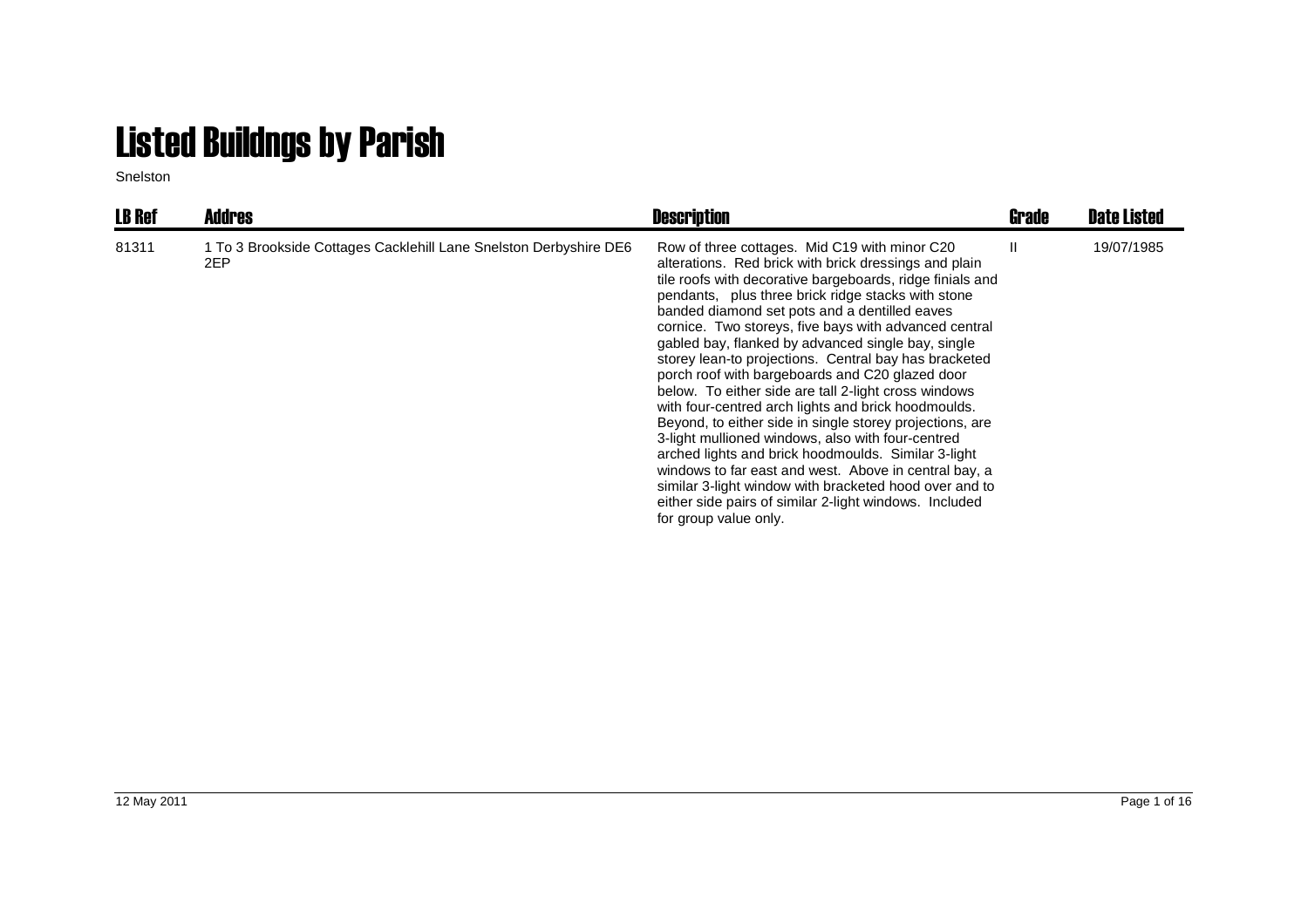| <b>LB Ref</b> | <b>Addres</b>                                               | <b>Description</b>                                                                                                                                                                                                                                                                                                                                                                                                                                                                                                                                                                                                                                                                                                                                                                                                                                                                                                                                                                                                              | Grade | <b>Date Listed</b> |
|---------------|-------------------------------------------------------------|---------------------------------------------------------------------------------------------------------------------------------------------------------------------------------------------------------------------------------------------------------------------------------------------------------------------------------------------------------------------------------------------------------------------------------------------------------------------------------------------------------------------------------------------------------------------------------------------------------------------------------------------------------------------------------------------------------------------------------------------------------------------------------------------------------------------------------------------------------------------------------------------------------------------------------------------------------------------------------------------------------------------------------|-------|--------------------|
| 81312         | The Old Post Office Church Lane Snelston Derbyshire DE6 2EP | House. c1828 by L N Cottingham. Red brick with<br>stone dressings and quoins, and applied timber<br>studding to upper storey, Stone slate roofs with wide<br>overhanging eaves and brick gable stack with<br>diamond set pots. Three bays, single storey plus<br>attics, with. single bay, single storey side wings to<br>either side. Advanced central gabled bay with raised<br>quoins and four-centred brick arch with studded<br>wooden door behind. To either side, 4-light mullioned<br>window with four-centred arched lights, incised<br>spandrels, brick sills, and dripmoulds. Similar 2-light<br>windows in recessed side wings. Above to centre, a<br>jettied gable with curved and diagonal timber studding<br>and a 2-light mullioned window, similar to those below<br>with an applied wooden Maltese cross over. To either<br>side, in gabled dormers supported on bracketed stone<br>sills, similar 3-light windows, both with curved braces<br>over. All fenestration C19 patterned light metal<br>casements. | H.    | 19/07/1985         |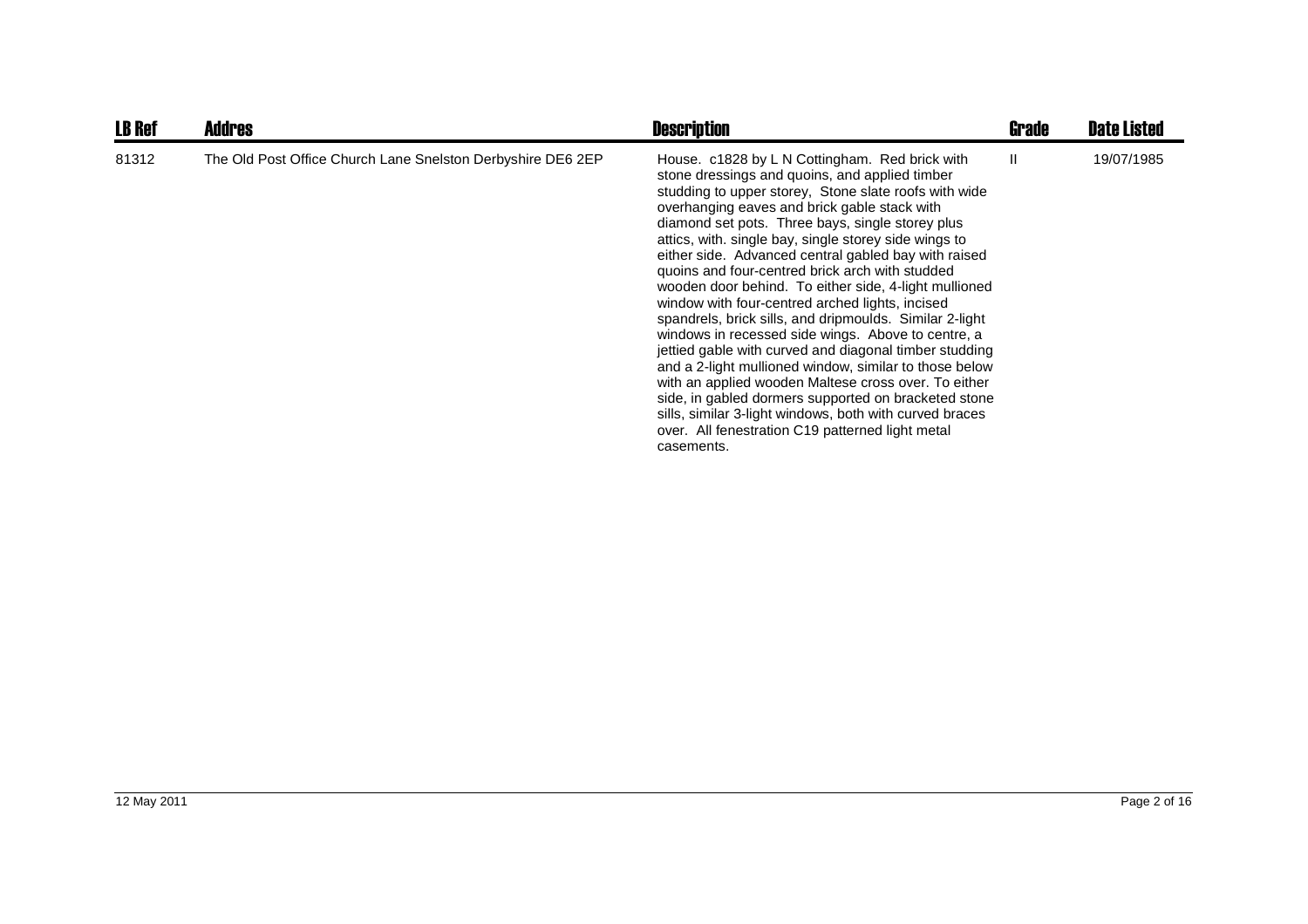| <b>LB Ref</b> | <b>Addres</b>                                             | <b>Description</b>                                                                                                                                                                                                                                                                                                                                                                                                                                                                                                                                                                                                                                                                                                                                                                                                                                                                                                                                                                                                                                      | <b>Grade</b> | <b>Date Listed</b> |
|---------------|-----------------------------------------------------------|---------------------------------------------------------------------------------------------------------------------------------------------------------------------------------------------------------------------------------------------------------------------------------------------------------------------------------------------------------------------------------------------------------------------------------------------------------------------------------------------------------------------------------------------------------------------------------------------------------------------------------------------------------------------------------------------------------------------------------------------------------------------------------------------------------------------------------------------------------------------------------------------------------------------------------------------------------------------------------------------------------------------------------------------------------|--------------|--------------------|
| 81313         | School House Farm Church Lane Snelston Derbyshire DE6 2EP | Farmhouse and attached barn, now one house. C17 II<br>and early C19 with C20 alterations. Sandstone ashlar<br>with sandstone dressings and plain tile roof with stone<br>coped gables and moulded kneelers, plus stone gable<br>stacks, that to east with two square stone pots and<br>that to west with four similar pots. Three bay house<br>and two bay barn, both two storeys, but barn slightly<br>lower, House to east has gabled stone porch with<br>chamfered four-centred arch covering C20 studded<br>wooden door. To either side 2-light chamfered mullion<br>windows with patterned metal casements. Similar<br>window to west, Above, three similar windows.<br>Attached to west former C17 barn, now part of the<br>house, which has a projecting square bread oven to<br>east with 2-light casement window to west, similar to<br>those to house. Beyond to west, two stepped<br>buttresses and C20 2-light chamfered mullion window<br>with single pane fixed lights. Above, two similar but<br>deeper windows. Listed for Group Value. |              | 19/07/1985         |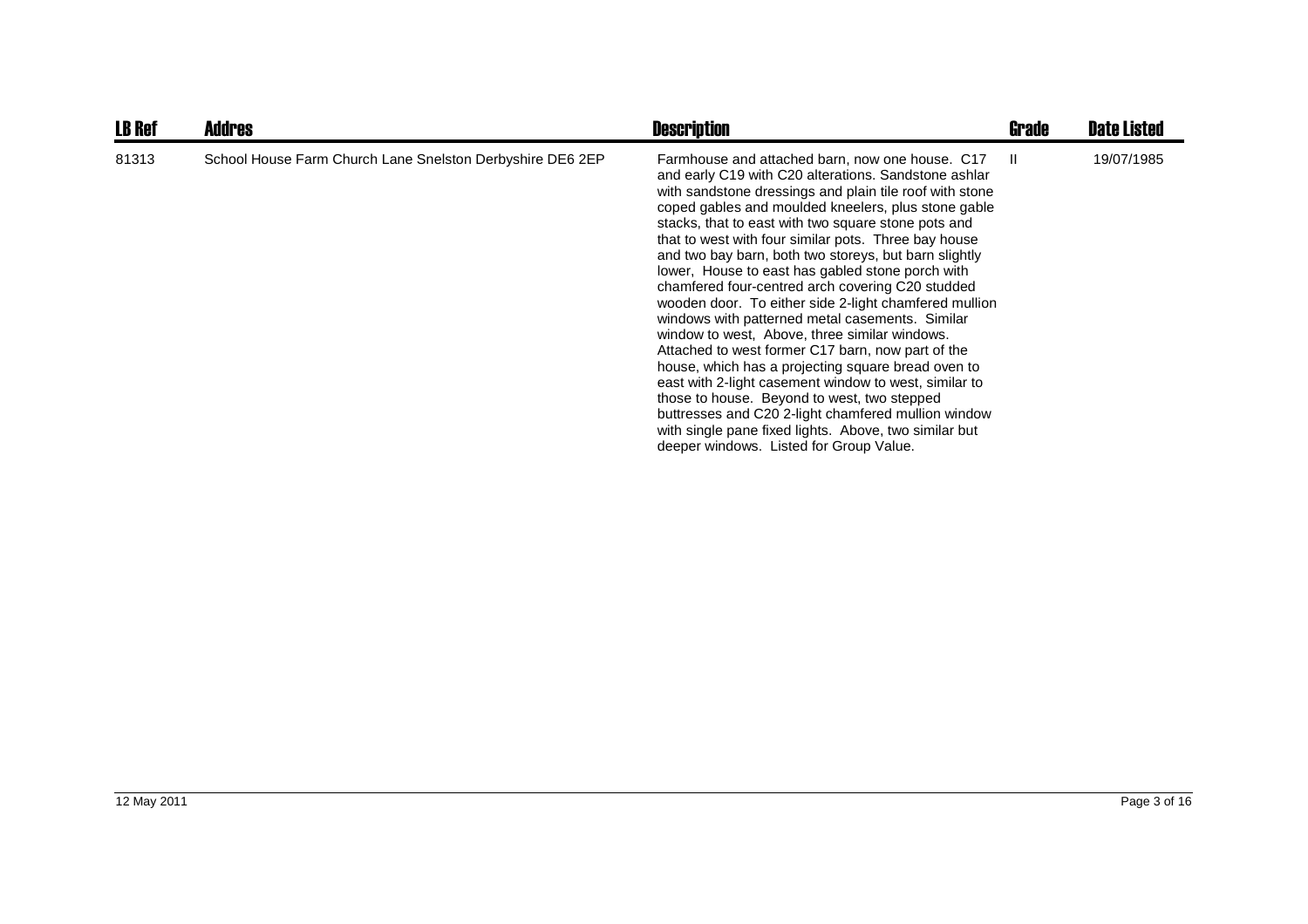| <b>LB Ref</b> | <b>Addres</b>                                    | <b>Description</b>                                                                                                                                                                                                                                                                                                                                                                                                                                                                                                                                                                                                                                                                                                                                                                                                                                                                                                                                                                                                                                                                                                                                                                                                                                                                                                                                                                                                                                                                                                                                                                                                                                                                                                                                                                                                                                                                                                                                                                                                                                                                                                                                                                                 | <b>Grade</b>  | <b>Date Listed</b> |
|---------------|--------------------------------------------------|----------------------------------------------------------------------------------------------------------------------------------------------------------------------------------------------------------------------------------------------------------------------------------------------------------------------------------------------------------------------------------------------------------------------------------------------------------------------------------------------------------------------------------------------------------------------------------------------------------------------------------------------------------------------------------------------------------------------------------------------------------------------------------------------------------------------------------------------------------------------------------------------------------------------------------------------------------------------------------------------------------------------------------------------------------------------------------------------------------------------------------------------------------------------------------------------------------------------------------------------------------------------------------------------------------------------------------------------------------------------------------------------------------------------------------------------------------------------------------------------------------------------------------------------------------------------------------------------------------------------------------------------------------------------------------------------------------------------------------------------------------------------------------------------------------------------------------------------------------------------------------------------------------------------------------------------------------------------------------------------------------------------------------------------------------------------------------------------------------------------------------------------------------------------------------------------------|---------------|--------------------|
| 81314         | St Peters Church Church Lane Snelston Derbyshire | Parish church. Early C15, rebuilt except for tower in<br>1825 and with major alterations in 1907 by Hodgson<br>Fowler. Sandstone ashlar, and slate roof with stone<br>coped gables, topped by ridge crosses. Deep plinth<br>all round building with moulded copings to tower,<br>chamfered top elsewhere. Nave with north aisle and<br>slightly lower chancel with north vestry and chapel,<br>two stage tower to west end of north nave aisle.<br>Gabled west elevation of nave has central deeply<br>moulded four-centred arched doorcase with crocketed<br>ogee head and stepped C14 style crocketed side<br>pilasters. Above figure of saint in crocketed gabled<br>niche with crocketed side pilasters, and above again,<br>a rose window in chamfered surround. Recessed to<br>north is C15 tower which has full height stepped<br>diagonal buttresses to northern corners, and to west a<br>2-light four-centred arched mullioned window with<br>pointed lights, set in deep chamfered surround and<br>with hoodmould over, with carved labelstops. Above<br>is a clockface, similar clockface to east side. Above<br>again, four-centred arched Y-traceried louvred bell<br>openings, set in chamfered surround with hood- mould<br>over with finely carved labelstops. Similar bell<br>openings to other sides. Moulded stringcourse over<br>and embattled parapets with ridgeback copings,<br>crocketed corner pinnacles and corner gargoyles.<br>North elevation has small pointed window to base of<br>tower and bell opening above. Beyond to east, nave<br>aisle with flat headed 3-light north window, set in<br>cavetto moulded recess, with trefoil headed lights and<br>incised spandrels. Projecting bay beyond to east with<br>four-centred arched cavetto moulded doorcase with<br>flat hood to west and flat headed 3-light window with<br>pointed lights and incised spandrels to east side.<br>North chapel to east has flat headed cusped 2-light<br>panel tracery window and beyond north vestry has<br>ogee headed doorcase to north and adjoining cusped<br>pair of lancets to east elevation. East window is 3-light<br>with reticulated tracery and hoodmould. South | <b>IISTAR</b> | 13/09/1967         |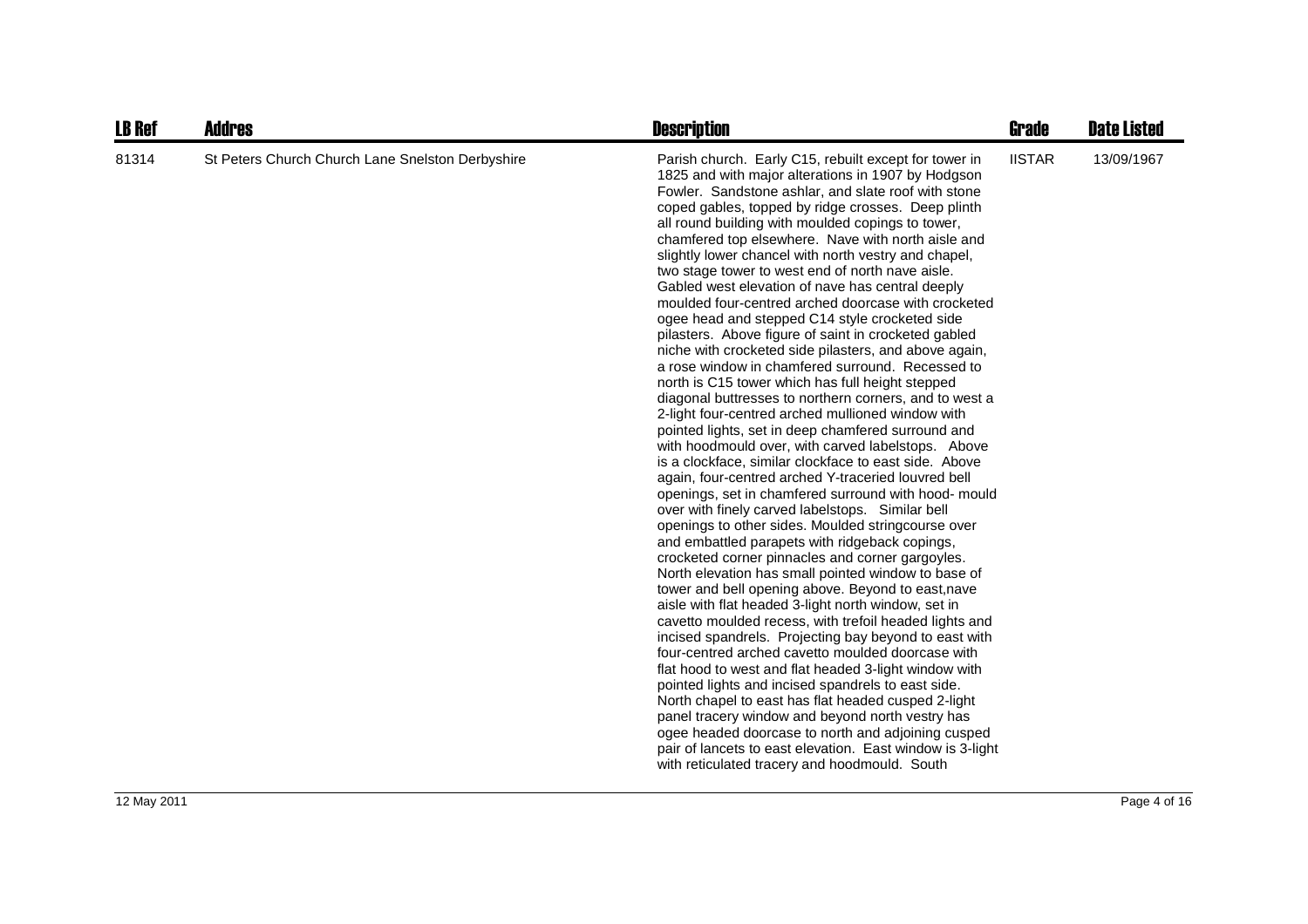| <b>LB Ref</b> | <b>Addres</b> | <b>Description</b>                                                                                                                                                                                                                                                                                                                                                                                                                                                                                                                                                                                                                                                                                                                                                                                                                                                                                                                                                                                                                                                                                                                                                                                                                                                                                                                                                                                                                                                                                                                                                                                                                                                                                                                                                                                                                                                                                                                                                                                                                                                                                                                                                                                          | <b>Grade</b> | <b>Date Listed</b> |
|---------------|---------------|-------------------------------------------------------------------------------------------------------------------------------------------------------------------------------------------------------------------------------------------------------------------------------------------------------------------------------------------------------------------------------------------------------------------------------------------------------------------------------------------------------------------------------------------------------------------------------------------------------------------------------------------------------------------------------------------------------------------------------------------------------------------------------------------------------------------------------------------------------------------------------------------------------------------------------------------------------------------------------------------------------------------------------------------------------------------------------------------------------------------------------------------------------------------------------------------------------------------------------------------------------------------------------------------------------------------------------------------------------------------------------------------------------------------------------------------------------------------------------------------------------------------------------------------------------------------------------------------------------------------------------------------------------------------------------------------------------------------------------------------------------------------------------------------------------------------------------------------------------------------------------------------------------------------------------------------------------------------------------------------------------------------------------------------------------------------------------------------------------------------------------------------------------------------------------------------------------------|--------------|--------------------|
|               |               | chancel elevation has one single light and one 2-light<br>flat headed cusped ogee traceried window with<br>pierced spandrels, that to west 2-light. Nave elevation<br>to east has stepped buttress to east corner, and to<br>west three 3-light flat headed windows with trefoil<br>headed lights and pierced spandrels, linked by<br>continuous hoodmould. To west, two shallower flat<br>headed 2-light windows with pointed lights and pierced<br>spandrels, one above the other. All openings to nave<br>and south elevation of chancel of 1907. Interior has<br>three bay C19 north arcade with octagonal piers,<br>moulded capitals and double cavetto moulded arches,<br>to west end of which is the base of the tower with tall<br>double chamfered arches to east and south side.<br>Chancel arch also has double chamfered arch, with<br>soffit supported by two moulded corbels. North chapel<br>has continuous moulded pointed western arch and a<br>chamfered flat arch through to the chancel. All roofs<br>date from 1907 and all but north chapel roof are barrel<br>vaulted Both the north chapel and the chancel roofs<br>have additional ribs and carved bosses, and are<br>painted. Chapel and chancel also both have carved<br>wooden screens to west and in the arch between.<br>Chancel is completely painted with carved oak reredos<br>and panelling to east, plain choir stalls with fleur de<br>lys poppyheads and carved pulpit to south. West end<br>of church has wooden organ gallery with screened<br>entrance lobby below. Gallery has painted coats of<br>arms to east side. To north, tower has small four-<br>centred arched doorcase to stair turret in north-west<br>corner and to centre a circular C13 font on C19<br>base, covered by C19 or early C20 weighted font<br>cover. Plain C20 nave pews. Wall memorials mostly<br>early C19 of slate with white marble surrounds, but<br>there are also two brass memorials with green marble<br>surrounds to the Harrisons of Snelston Hall, and one<br>white marble one of 1699 to Sara, daughter of Robert<br>Docksey, wife of Francisci Evans. Tower also has<br>brass charity plaque of 1805 inscribed with 'Bolds |              |                    |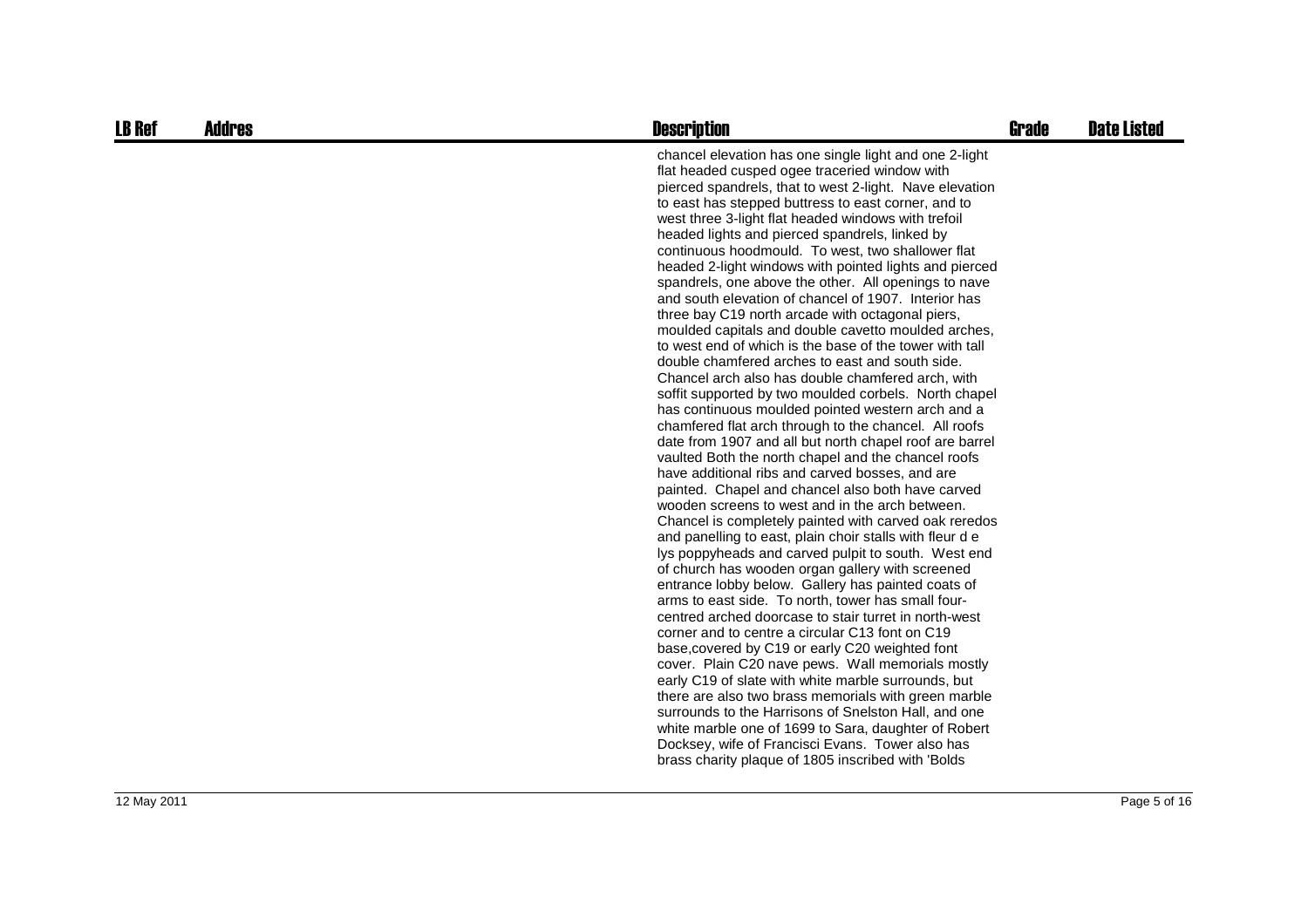| <b>LB Ref</b> | <b>Addres</b>                                        | <b>Description</b>                                                                                                                                                                                                                                                                                                                                                                                                                                                                                                                                                                                                                                                                                                                                                                                                                                                                        | Grade | <b>Date Listed</b> |
|---------------|------------------------------------------------------|-------------------------------------------------------------------------------------------------------------------------------------------------------------------------------------------------------------------------------------------------------------------------------------------------------------------------------------------------------------------------------------------------------------------------------------------------------------------------------------------------------------------------------------------------------------------------------------------------------------------------------------------------------------------------------------------------------------------------------------------------------------------------------------------------------------------------------------------------------------------------------------------|-------|--------------------|
|               |                                                      | Annual Donations'. West tower window with stained<br>glass by W Tower, east window has similar style<br>stained glass. North chapel window of 1949 by<br>Nuttgens. Listed for Group Value.                                                                                                                                                                                                                                                                                                                                                                                                                                                                                                                                                                                                                                                                                                |       |                    |
| 81315         | Snelston Hall Snelston Derbyshire DE6 2EP            | Two pairs of gate piers with connecting walls. c1828<br>by L N Cottingham. Sandstone with timber and iron<br>gates. Pair of curving walls, stepped up to either end<br>near piers, with bolection moulded copings. To Centre<br>a pair of octagonal piers with octagonal ogee finials on<br>tapering stems. Each side of the piers has a long thin<br>niche studded with small spheres. Piers to other ends<br>also octagonal, but plain with moulded cornices<br>above, surmounted by large tops made up of tapering<br>octagonal base with upturned ogee octagonal finial<br>above, linked by moulded band. Gate between the<br>two central piers is a timber grid with lowest two rows<br>filled by timber panels and upper two rows filled by<br>decorative metal work. Listed for Group Value.                                                                                       | Ш     | 19/07/1985         |
| 81316         | Church Lodge Church Lane Snelston Derbyshire DE6 2EP | Lodge cottage. c1828 by L N cottingham. Painted<br>brick with applied fanciful timber studding. Steeply<br>pitched stone slate roof with wide overhanging eaves,<br>supported by large pierced brackets, cusped wavy<br>pierced bargeboards and central rendered ridge stack<br>with decorated pots. Single storey plus attics and two<br>bays. West elevation has long gabled porch with very<br>elaborate bargeboards, zigzaged semi-circular arch to<br>front and open sides with turned baluster rails to sides<br>and front. To west, an advanced gabled bay with<br>canted oriel window under sloping slate roof.<br>Casement windows to all sides with fixed diamond<br>leaded lights over high transoms. North gable wall<br>has false bracketed oriel attic window with leaded<br>lights, whilst south wall has canted bay window<br>through two floors. Listed for Group Value. | Ш     | 19/07/1985         |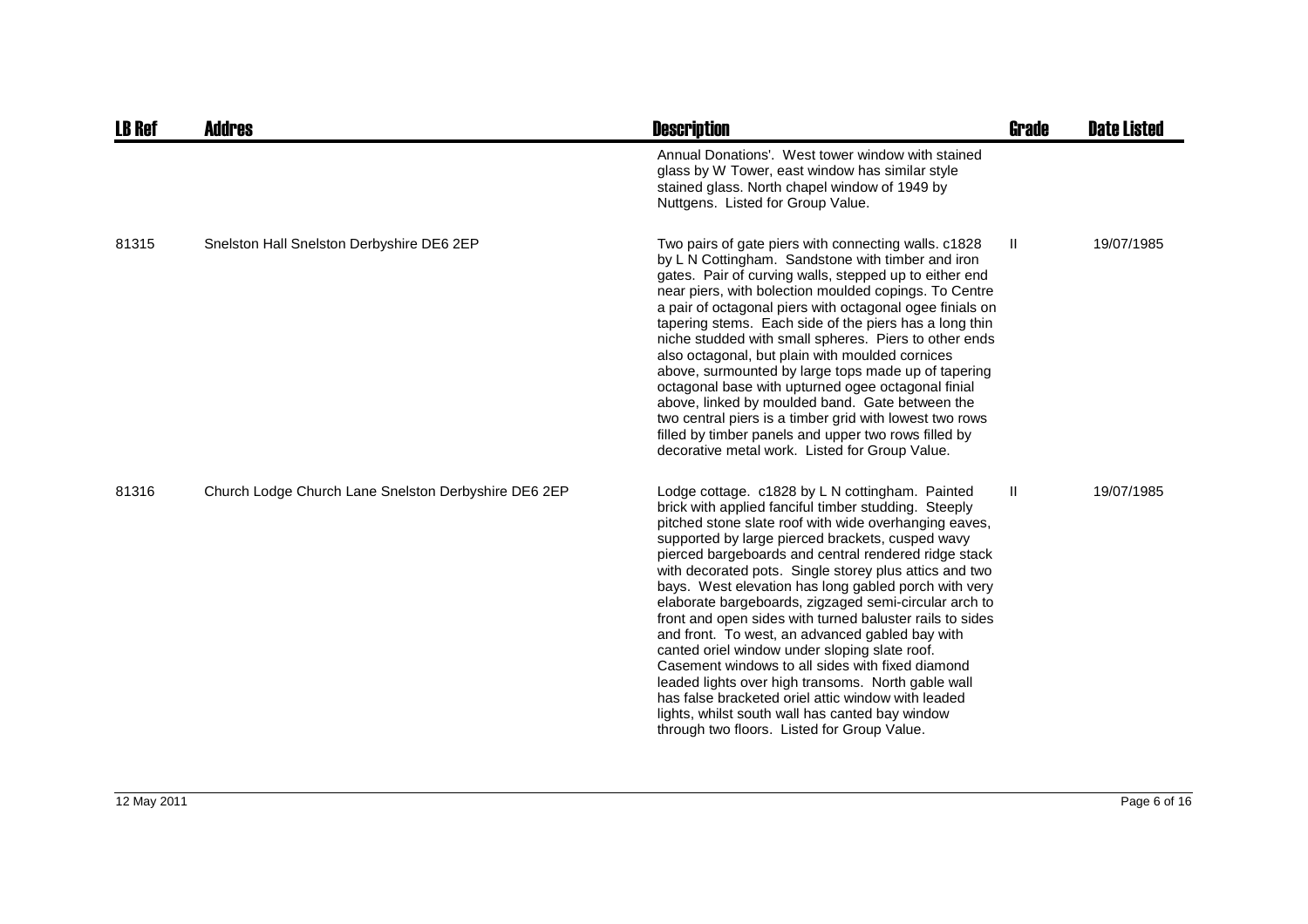| <b>LB Ref</b> | <b>Addres</b>                             | <b>Description</b>                                                                                                                                                                                                                                                                                                                                                                                                                                                                                                                                                                                                                                                                                                                                                                                                                                                                                                                                                                                                                                                                                                                                                                                                                                                                                                                                                                                                                                                                                                                                                                                                                                                                                                                                                                                                                                                                                                                                                                                                                                                                                                                                                                              | <b>Grade</b> | <b>Date Listed</b> |
|---------------|-------------------------------------------|-------------------------------------------------------------------------------------------------------------------------------------------------------------------------------------------------------------------------------------------------------------------------------------------------------------------------------------------------------------------------------------------------------------------------------------------------------------------------------------------------------------------------------------------------------------------------------------------------------------------------------------------------------------------------------------------------------------------------------------------------------------------------------------------------------------------------------------------------------------------------------------------------------------------------------------------------------------------------------------------------------------------------------------------------------------------------------------------------------------------------------------------------------------------------------------------------------------------------------------------------------------------------------------------------------------------------------------------------------------------------------------------------------------------------------------------------------------------------------------------------------------------------------------------------------------------------------------------------------------------------------------------------------------------------------------------------------------------------------------------------------------------------------------------------------------------------------------------------------------------------------------------------------------------------------------------------------------------------------------------------------------------------------------------------------------------------------------------------------------------------------------------------------------------------------------------------|--------------|--------------------|
| 81317         | Snelston Hall Snelston Derbyshire DE6 2EP | Courtyard of stables, now house with attached<br>outbuildings and stableblock. Mid C19, built by the<br>Harrisons of Snelston Hall, converted c1950 and<br>enlarged c1975. House in sandstone, attached<br>buildings in red brick, both with stone dressings. Plain<br>tile roofs, that to the house hipped with brick ridge<br>stacks and one stone side wall stack to south, those to<br>outbuildings and stableblock with diamond set brick<br>stacks and stone coped gables with moulded<br>kneelers. House has plinth, plain first floor band and<br>coved eaves cornice. House has seven bays and is of<br>two storeys, whilst attached buildings are single<br>storey. West side of former quadrangle now mostly<br>demolished, house to east, stableblock to south and<br>outbuildings to north, with stumps of western range<br>attached to north and south, each with iron columned<br>arcades to east sides. House has three central, four-<br>centred arches with square piers to central one,<br>behind which is central four-centred arched door with<br>flanking four-centred arched windows. To either side<br>of the arches are two tall 2-light recessed and<br>chamfered mullion and transomed windows with small<br>pane metal lights. Above, seven 2-light recessed and<br>chamfered mullion windows with metal casements.<br>Rear wing of c1975 in similar style. Inside many re-<br>used features from Cottingham's Hall, ie: carved<br>panelled doors, cusped wooden staircase, Gothic type<br>fireplaces and elaborately carved curtain pelmets.<br>Attached to either side of house single storey wings<br>with metal casements in stone surrounds linking with<br>north and south ranges. Both ranges have central<br>gabled bays with four-centred brick archways with<br>stone lancets above. North range has four metal<br>casements in chamfered stone surrounds to east and<br>two similar to west, whilst southern range has three to<br>east and two to west. To west end of each range is a<br>single bay of the former western range with low brick<br>walls attached, each with brick piers to end<br>surmounted by elaborately decorated urns. Listed for | $\mathbf{H}$ | 19/07/1985         |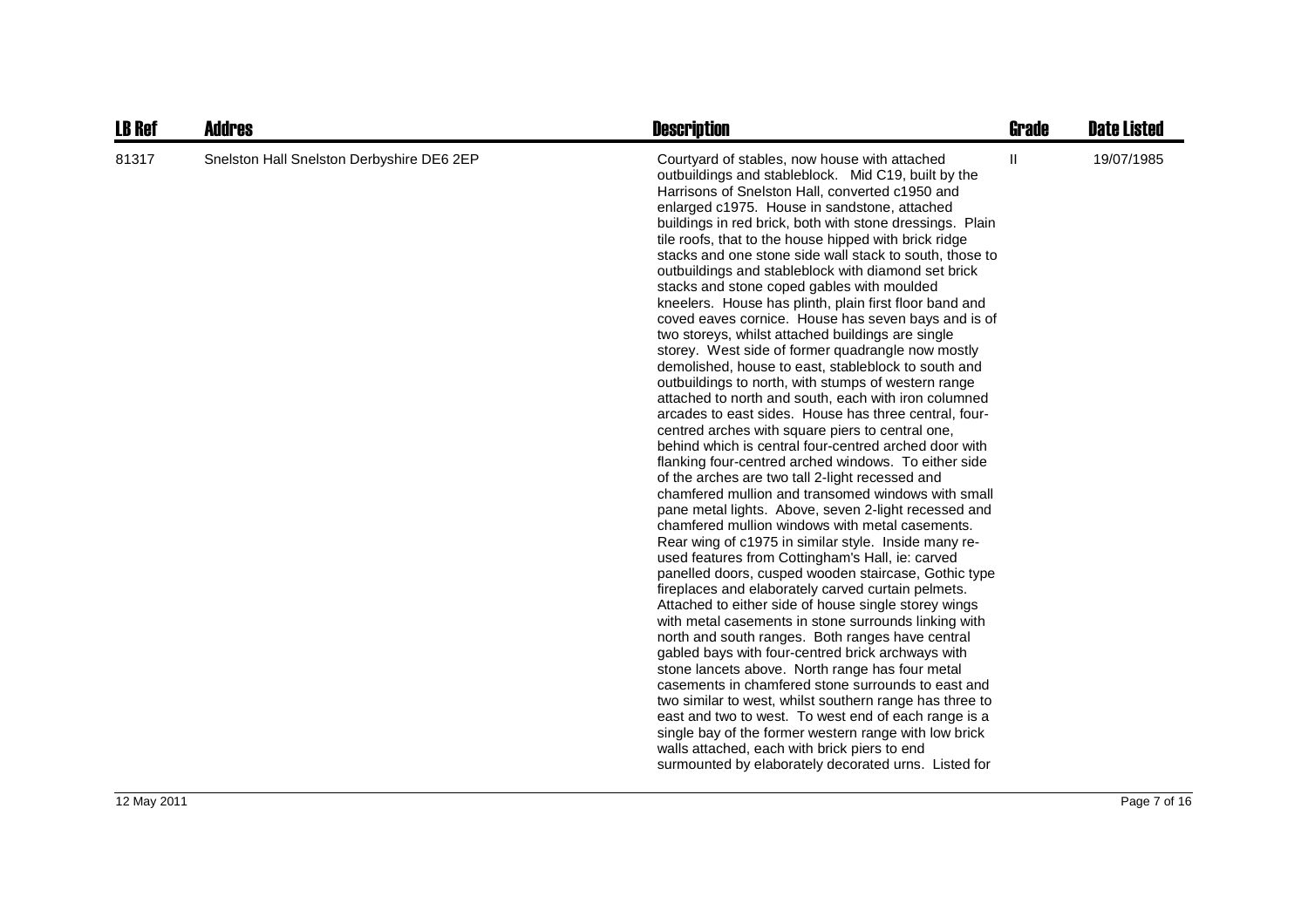| <b>LB Ref</b> | Addres                                    | <b>Description</b>                                                                                                                                                                                                                                                                                                                                                                                                                                                                                                                                                                                                                                                                                                                                                                                                                                                                                                                                                                                                                                                                                                                                                                                                                                                                                        | <b>Grade</b> | <b>Date Listed</b> |
|---------------|-------------------------------------------|-----------------------------------------------------------------------------------------------------------------------------------------------------------------------------------------------------------------------------------------------------------------------------------------------------------------------------------------------------------------------------------------------------------------------------------------------------------------------------------------------------------------------------------------------------------------------------------------------------------------------------------------------------------------------------------------------------------------------------------------------------------------------------------------------------------------------------------------------------------------------------------------------------------------------------------------------------------------------------------------------------------------------------------------------------------------------------------------------------------------------------------------------------------------------------------------------------------------------------------------------------------------------------------------------------------|--------------|--------------------|
|               |                                           | Group Value.                                                                                                                                                                                                                                                                                                                                                                                                                                                                                                                                                                                                                                                                                                                                                                                                                                                                                                                                                                                                                                                                                                                                                                                                                                                                                              |              |                    |
| 81318         | Snelston Hall Snelston Derbyshire DE6 2EP | Outbuildings on three sides of a square, Mid C19 with II<br>minor C20 alterations. Red brick with brick and stone<br>dressings. Plain tile roofs with stone coped gables<br>and moulded kneelers, also central square timber<br>dovecote topped by iron weathervane. Plain stone<br>eaves band to western range, stepped brick eaves<br>band to side wings. Two storey, five bay building to<br>west with single storey side wings, curving round from<br>either side. Western building has advanced central<br>gabled bay with four-centred brick doorcase, plank<br>door and occasional stone quoins to jambs. To either<br>side a four-centred arched window and doorcase,<br>again with several stone quoins to jambs of doorcase.<br>Beyond again, to either side, similar window and door<br>case Above to either side, two metal casements and in<br>central gable a stone niche, Both side wings have two<br>four-centred arched door- cases with plank doors in<br>curving sections and, two large four-centred brick<br>archways beyond with similar doors between. Each<br>gabled end has had C20 doors inserted. Linking the<br>two wings are plain brick walls with stone copings<br>meeting at a pair of central wooden gates with Gothic<br>type panelling. Included for group value only. |              | 19/07/1985         |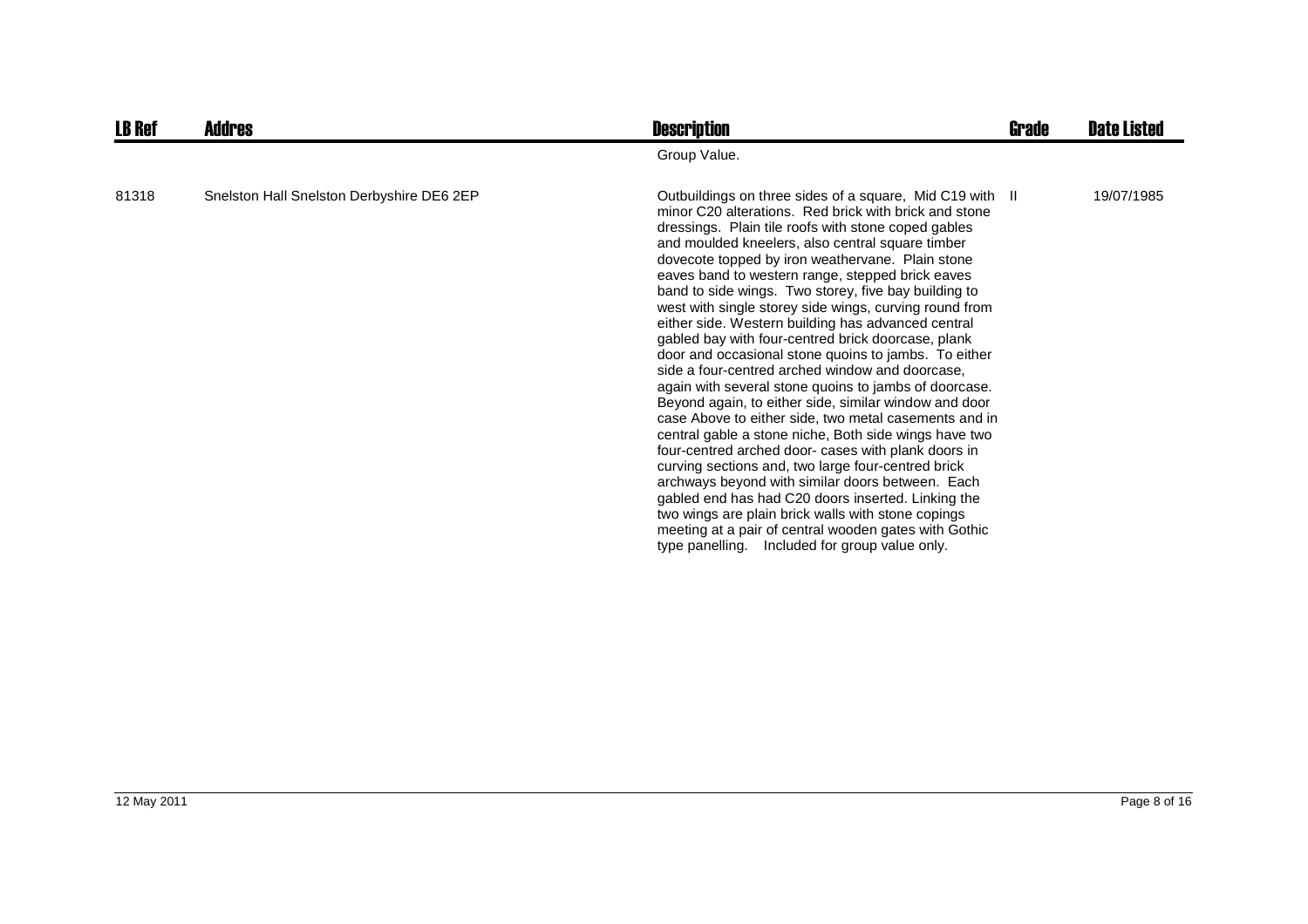| <b>LB Ref</b> | <b>Addres</b>                                              | <b>Description</b>                                                                                                                                                                                                                                                                                                                                                                                                                                                                                                                                                                                                                                    | <b>Grade</b> | <b>Date Listed</b> |
|---------------|------------------------------------------------------------|-------------------------------------------------------------------------------------------------------------------------------------------------------------------------------------------------------------------------------------------------------------------------------------------------------------------------------------------------------------------------------------------------------------------------------------------------------------------------------------------------------------------------------------------------------------------------------------------------------------------------------------------------------|--------------|--------------------|
| 81319         | The Boat House Snelston Hall Snelston Derbyshire           | Boat house with summer house over. 1907, probably<br>by P Lockwood, for the Stantons of Snelston Hall.<br>Rendered stone with stone dressings and plain tile<br>roof with external rendered gable stack to east and<br>central gable with finial and pendant. Single bay and<br>single storey plus basement, Boat house below has<br>semi-circular rusticated arch with central rusticated<br>pier dividing to form a Y near the top. Above, the<br>summer house has pointed glazed double doors with<br>hoodmould above and across the lower half of the<br>doors is a balcony. Above is a gable with diamond<br>shaped date-stone inscribed '1907'. | H.           | 19/07/1985         |
| 81320         | Fountain Ruins Of Former Snelston Hall Snelston Derbyshire | Fountain. c1828 by L N Cottingham. Sandstone.<br>Octagonal in plan with extra small semi-circular<br>shaped lobes to four sides, to centre a tall moulded<br>pier. Walls to base are approximately 2 feet high and<br>moulded to exterior. Central pier is octagonal with<br>frieze of shields over the water level. Above this the<br>pier splays outwards and the cornice over has carved<br>heads to each side, with lead pipes in their mouths,<br>from which water flowed. Above again, a shallow base<br>which formerly supported a large basin, which has<br>now disappeared. Listed for Group Value.                                          | Ш            | 13/09/1967         |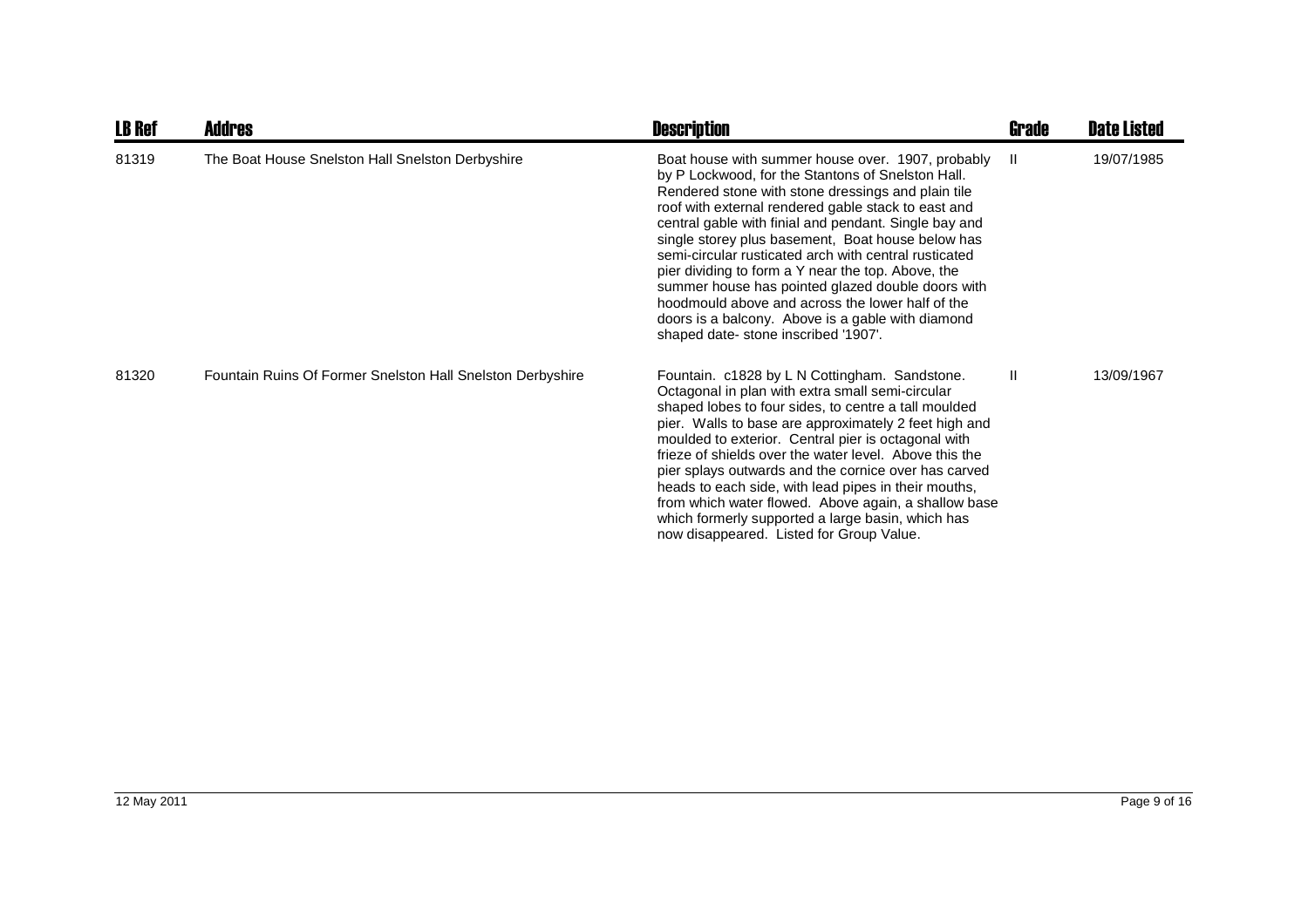| <b>LB Ref</b> | <b>Addres</b>                                     | <b>Description</b>                                                                                                                                                                                                                                                                                                                                                                                                                                                                                                                                                                                                                                                                                                                                                                                                                                                                                                                                                                                                                                                                                                                                                                                                                                                                                                                                                                                                                                                                                                                                                                                                                                                                                                                                                                                                                                                                                                                                                                                                                                                                                                                                                                                                        | <b>Grade</b> | <b>Date Listed</b> |
|---------------|---------------------------------------------------|---------------------------------------------------------------------------------------------------------------------------------------------------------------------------------------------------------------------------------------------------------------------------------------------------------------------------------------------------------------------------------------------------------------------------------------------------------------------------------------------------------------------------------------------------------------------------------------------------------------------------------------------------------------------------------------------------------------------------------------------------------------------------------------------------------------------------------------------------------------------------------------------------------------------------------------------------------------------------------------------------------------------------------------------------------------------------------------------------------------------------------------------------------------------------------------------------------------------------------------------------------------------------------------------------------------------------------------------------------------------------------------------------------------------------------------------------------------------------------------------------------------------------------------------------------------------------------------------------------------------------------------------------------------------------------------------------------------------------------------------------------------------------------------------------------------------------------------------------------------------------------------------------------------------------------------------------------------------------------------------------------------------------------------------------------------------------------------------------------------------------------------------------------------------------------------------------------------------------|--------------|--------------------|
| 81321         | Ruins Of Former Snelston Hall Snelston Derbyshire | Formerly listed as 'The Hall' Ruined remains of large<br>Neo-Gothic house with attached walls and gateways.<br>c1828 by L N Cottingham for the Harrisons, mostly<br>demolished in 1951. Sandstone and brick with stone<br>dressings. One wall of the former hall survives with<br>courtyard to north, surrounded by stone walls, which in<br>turn link up to gateway to north, west and garden walls<br>with gates which encompass-the site of tile former hall.<br>The remaining wall of the hall comprises a tall blank<br>stone wall with towers to either end, continuous<br>stringcourse near top and embattled ridgeback coped<br>parapets over. Western tower has stone basin to<br>base, set in basket headed niche with gargoyle head,<br>from which water spouted. Above is an ovolo moulded<br>lancet in recessed flat headed surround with incised<br>spandrels. Over string course above is a 3-light<br>recessed and chamfered mullion window with ogee<br>headed lights and pierced spandrels, in flat headed<br>surround with hoodmould over. Corbelled embattled<br>parapets over with extra corner turret to east, again<br>with embattled parapets. East tower has double<br>lancet in flat headed surround and above a 2-light<br>window with ogee lights similar to those on western<br>tower, plus corbelled embattled parapets above.<br>Attached to north side of wall a brick lean-to with<br>central- stone coped gable bay and stone mullioned<br>windows, Also attached are plain stone walls running<br>round courtyard, of which the west wall links to<br>gateway with large four-centred arch with corbelled<br>barrel vault and small similar arch to north, both with<br>Gothic panelled gates. To south of gateway is thin<br>circular tower with embattled parapets. A walkway<br>runs over the gateway and along the west wall to the<br>tower. Attached to south side of gateway is the<br>original garden wall with ridgeback copings, which<br>runs southwards and connects to a similar wall to east<br>by a retaining wall running in front of the former hall.<br>Approximately 4 metres south-west of the west tower<br>is a gate in the wall with central four-centred arch, | Ш            | 10/08/1951         |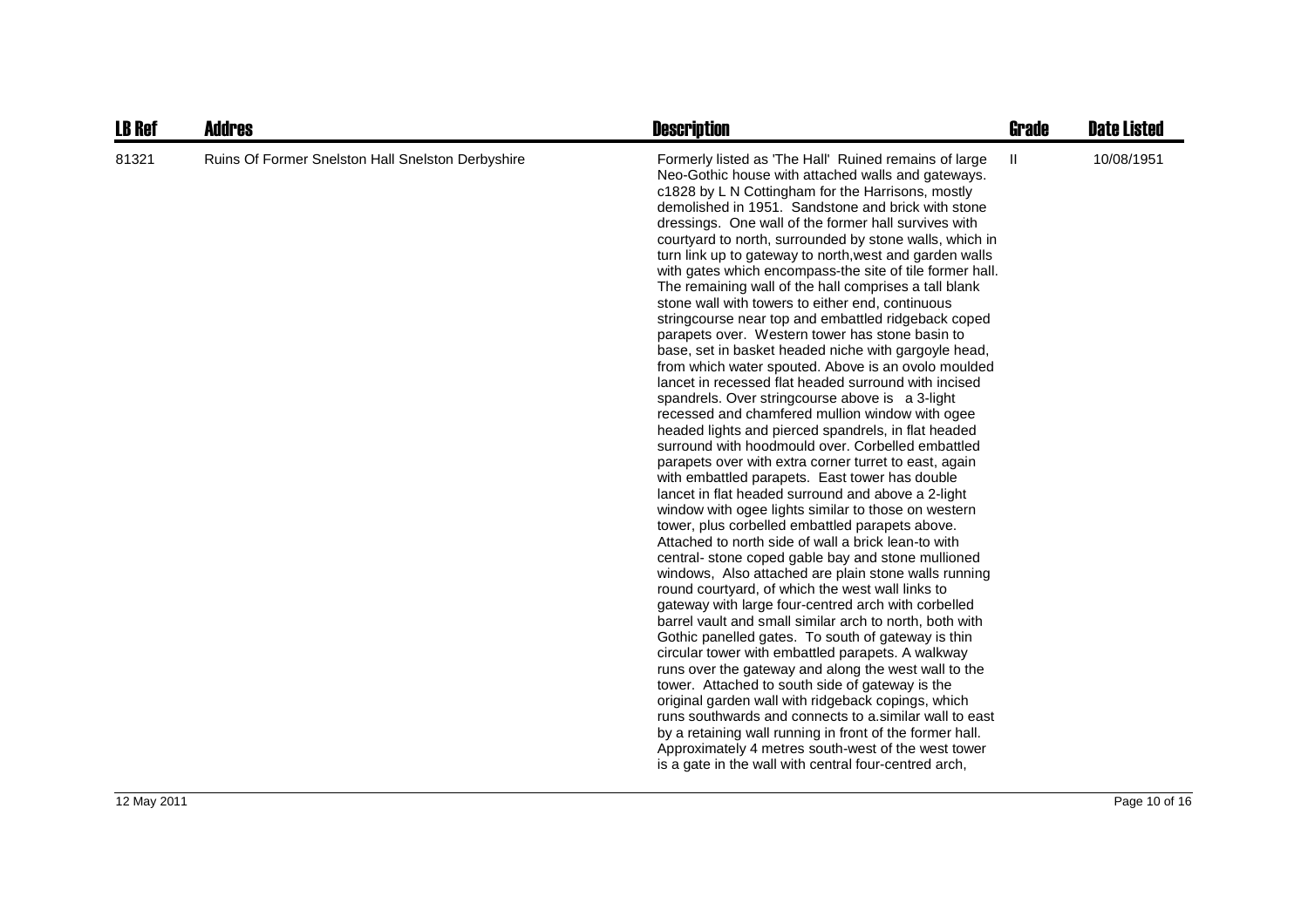| <b>LB Ref</b> | Addres                                                    | <b>Description</b>                                                                                                                                                                                                                                                                                                                                                                                                                                                                                                                                                                                                                                                                                                                                                                                                                                                                                                                  | Grade         | <b>Date Listed</b> |
|---------------|-----------------------------------------------------------|-------------------------------------------------------------------------------------------------------------------------------------------------------------------------------------------------------------------------------------------------------------------------------------------------------------------------------------------------------------------------------------------------------------------------------------------------------------------------------------------------------------------------------------------------------------------------------------------------------------------------------------------------------------------------------------------------------------------------------------------------------------------------------------------------------------------------------------------------------------------------------------------------------------------------------------|---------------|--------------------|
|               |                                                           | surmounted by corbelled ridgeback copings and<br>flanked by columns with circular embattled tops and<br>incised arrow slits. In the section of wall that runs to<br>the east side of the former hall are two pairs of gates,<br>each with circular columns, topped by pyramidal<br>copings and with original gates between. These are<br>made up of a timber grid with panels of decorative<br>ironwork to the top. Listed for Group Value.                                                                                                                                                                                                                                                                                                                                                                                                                                                                                         |               |                    |
| 81322         | Icehouse Snelston Hall Snelston Derbyshire                | Icehouse. c1827, designed by L N Cottingham, Red<br>brick with stone copings. Circular well, 4+ metres in<br>diameter and depth, constructed with large cavity<br>wall. 30 inch cavity capped to top with large stone<br>slabs. Entrance through top of dome, at ground level,<br>with stone surround, and formerly with hinged wooden<br>doors. Original design by Cottingham held in Record<br>Office at Derbyshire-County Council.                                                                                                                                                                                                                                                                                                                                                                                                                                                                                               | Ш.            | 19/07/1985         |
| 81323         | Brookside Cottage Church Lane Snelston Derbyshire DE6 2EP | House, c1840 with C20 addition. Red brick with<br>applied timber studding and brick dressings. Steeply<br>pitched plain tile roofs with wide overhanging<br>eaves, decorated with wavy bargeboards. Large brick<br>gable stacks with triple and twin diamond set pots.<br>Single storey plus attics with lower bays to sides.<br>Three bays with single bay additions, that to north<br>C20, and central gabled bay. Central open timber<br>framed porch with decorative bargeboards to gabled<br>roof, over studded wooden door. To either side 3-light<br>casement windows under four-centred moulded brick<br>arches. Beyond, to either side in additional bays,<br>single light windows under similar arches. Above,<br>three 2-light casements, also under moulded brick four-<br>centred arches. Central one in gabled bay, those to<br>either side in gabled dormers with decorative<br>bargeboards. Listed for Group Value. | $\mathbf{II}$ | 19/07/1985         |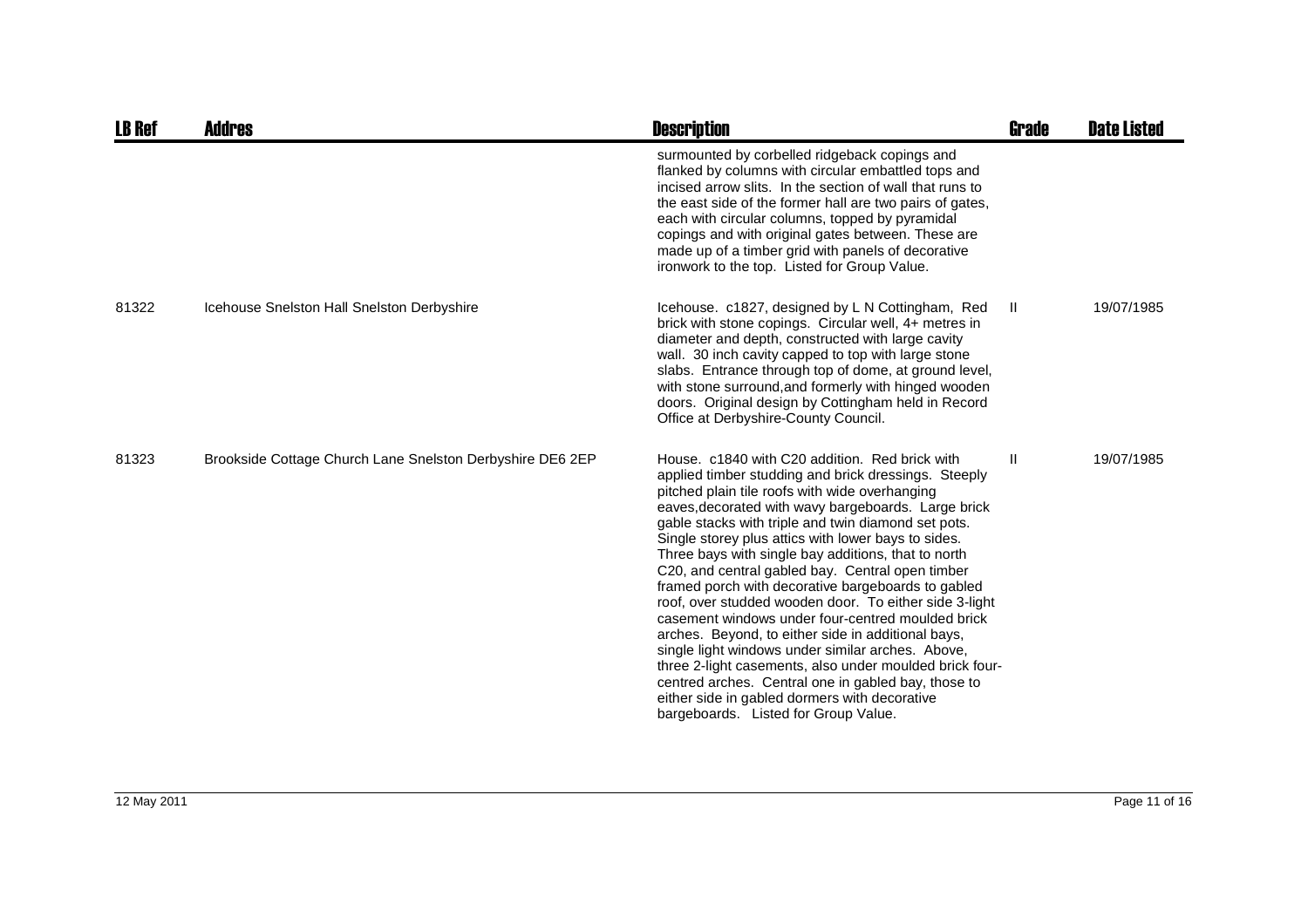| <b>LB Ref</b> | <b>Addres</b>                                                   | <b>Description</b>                                                                                                                                                                                                                                                                                                                                                                                                                                                                                                                                                                                                                                                                                                                                                                                                                                                                                                                                                                                                                                                                                                                                                                                                                                                                                                                  | Grade | <b>Date Listed</b> |
|---------------|-----------------------------------------------------------------|-------------------------------------------------------------------------------------------------------------------------------------------------------------------------------------------------------------------------------------------------------------------------------------------------------------------------------------------------------------------------------------------------------------------------------------------------------------------------------------------------------------------------------------------------------------------------------------------------------------------------------------------------------------------------------------------------------------------------------------------------------------------------------------------------------------------------------------------------------------------------------------------------------------------------------------------------------------------------------------------------------------------------------------------------------------------------------------------------------------------------------------------------------------------------------------------------------------------------------------------------------------------------------------------------------------------------------------|-------|--------------------|
| 81324         | 1 And 2 School Cottages Church Lane Snelston Derbyshire DE6 2EP | School and schoolmaster's house, now a pair of<br>cottages. 1849, built for the Harrisons of Snelston<br>Hall. Red brick with sandstone dressings and steeply<br>pitched banded plain and fishscale tile roof with stone<br>coped gables, moulded kneelers and ridge finials.<br>Large external side wall stacks to either cottage, with<br>stone dressings and diamond set pots. Single storey,<br>plus attics in gabled bays Each cottage two bays.<br>Plan has tall advanced gabled crosswings to either<br>side of single storey range. Each gabled bay has<br>diagonal buttresses to corners and a central 3-light<br>chamfered mullion window. Between, the recessed<br>central wing has a chamfered four-centred brick arch<br>to east with stone imposts, a central 2-light chamfered<br>mullion window with segment headed lights set in four-<br>centred arched brick surround, and to west a<br>chamfered four-centred arched doorcase with studded<br>wooden door. Above is a stone stringcourse with low<br>parapet over. Above in each gabled bay are two 2-<br>light mullion windows with segment headed lights<br>under flat stone lintels, and a chamfered brick lancet<br>for ventilating the -attics to the top of the gable. All<br>fenestration C19 patterned metal lights.  Included for<br>group value only. | Ш     | 19/07/1985         |
| 81325         | Old Queen Farm Cockshead Lane Snelston Derbyshire DE6 2DP       | Farmhouse. Late C18 with C20 additions and<br>alterations. Red brick with rendered gable walls,<br>painted brick dressings with stone sills and shallow<br>pitched plain tile roof with brick gable stacks, also<br>dentilled brick eaves cornice. Two storeys plus<br>garrets and three bays. Central C20 brick gabled<br>porch with four-centred arched door- case and C20<br>plank door. To either side, 3-light casement windows<br>under header and stretcher brick segment heads.<br>Above, three similar 2-light casement windows.<br>Segment headed garret windows in gable wall.                                                                                                                                                                                                                                                                                                                                                                                                                                                                                                                                                                                                                                                                                                                                           | Ш     | 19/07/1985         |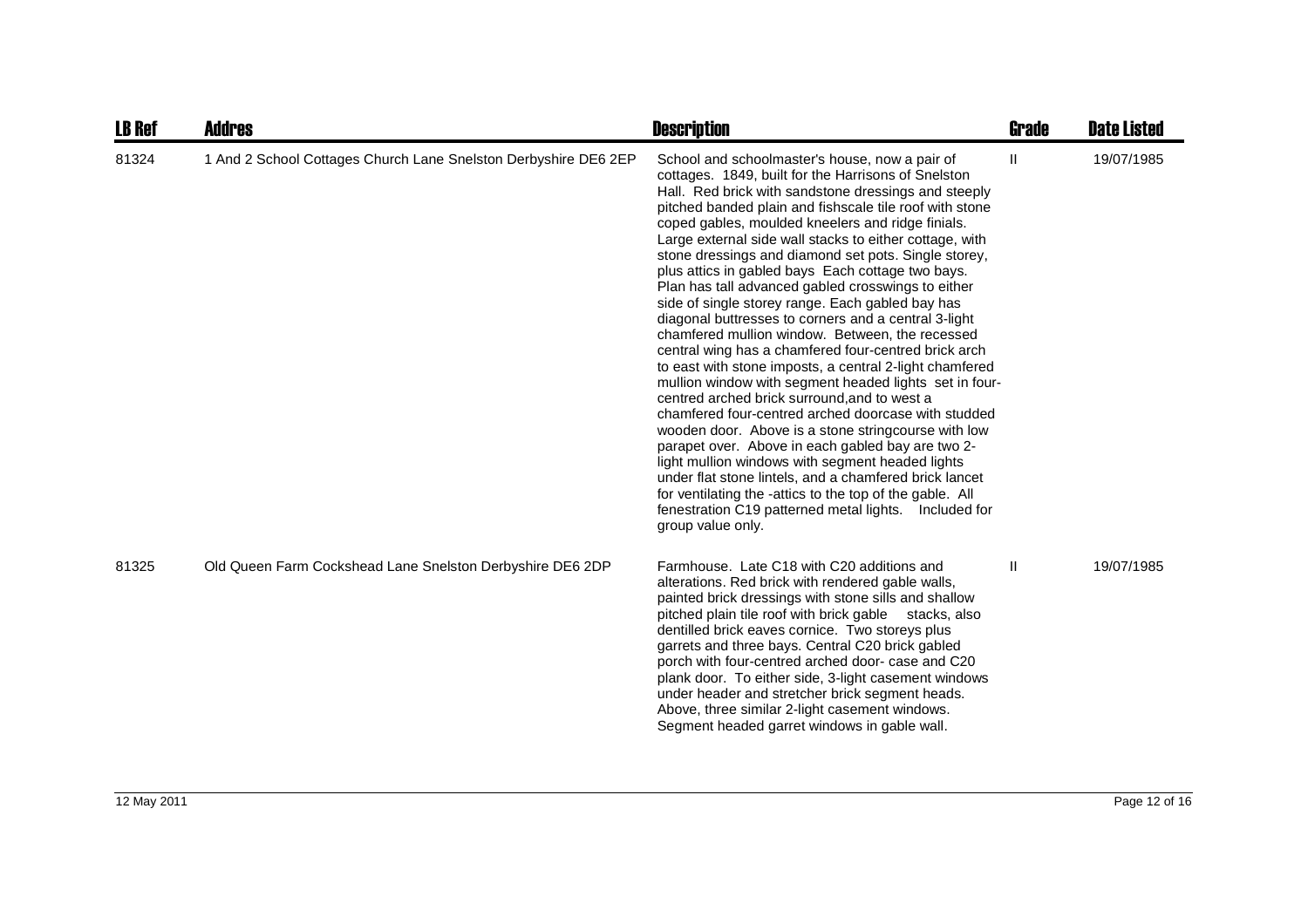| <b>LB Ref</b> | <b>Addres</b>                                | <b>Description</b>                                                                                                                                                                                                                                                                                                                                                                                                                                                                                                                                                                                   | <b>Grade</b> | <b>Date Listed</b> |
|---------------|----------------------------------------------|------------------------------------------------------------------------------------------------------------------------------------------------------------------------------------------------------------------------------------------------------------------------------------------------------------------------------------------------------------------------------------------------------------------------------------------------------------------------------------------------------------------------------------------------------------------------------------------------------|--------------|--------------------|
| 81326         | War Memorial Church Lane Snelston Derbyshire | War memorial. c1920. stone, Octagonal stone base<br>with moulded plinth and above an octagonal banded<br>shaft with interlace pattern to south face, Crocketed<br>Latin cross to top and below, at junction with shaft,<br>carved figures of saints set in ogee headed niches<br>with pilasters to sides, on four sides. The south face<br>of the base is inscribed 'To the honoured memory of<br>the men of this parish who fell in the Great War 1914-<br>1918'. The names of the men and another memorial<br>to the Second World War appear on the other sides.<br>Included for group value only. | ш            | 19/07/1985         |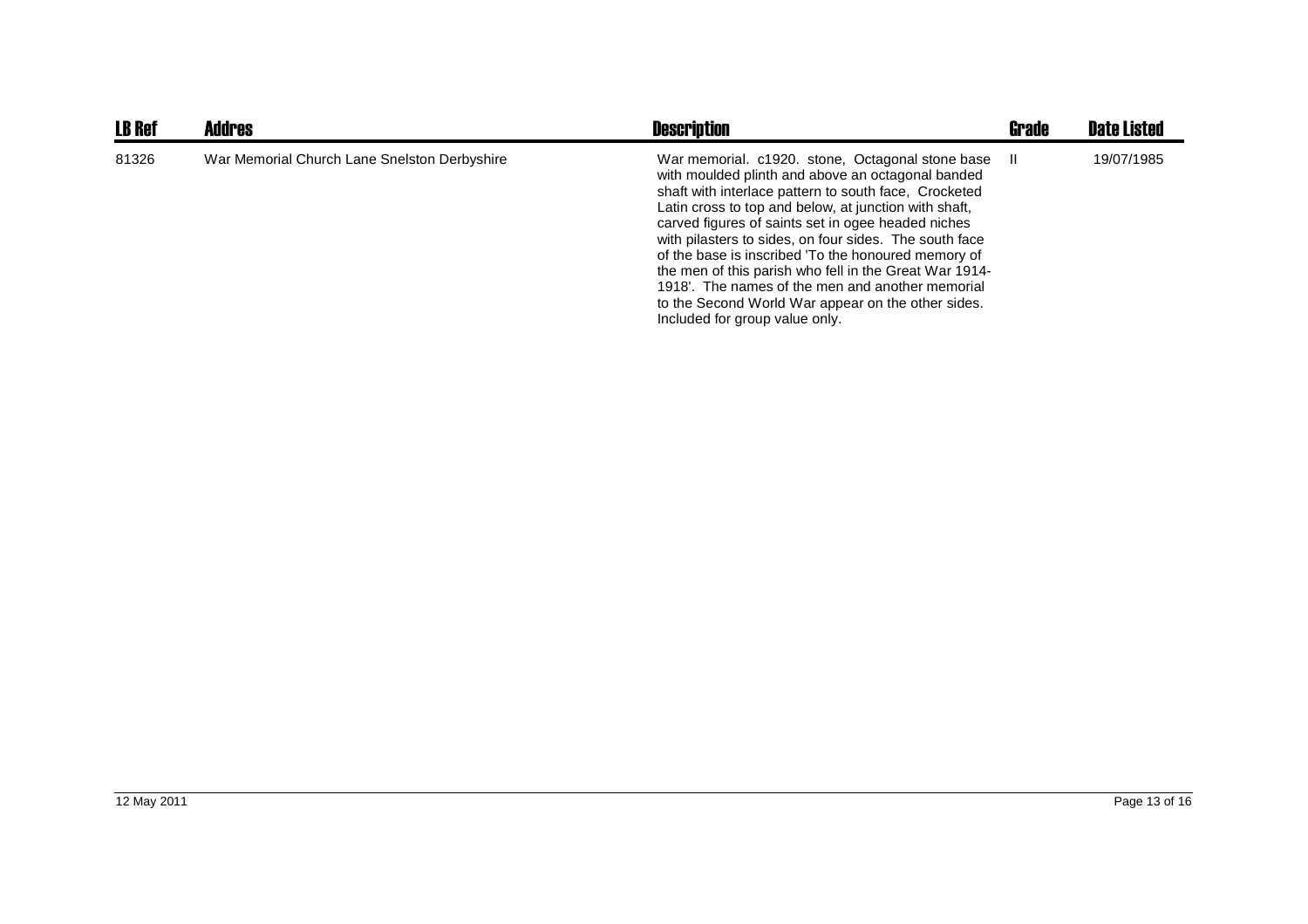| <b>LB Ref</b> | <b>Addres</b>                                              | <b>Description</b>                                                                                                                                                                                                                                                                                                                                                                                                                                                                                                                                                                                                                                                                                                                                                                                                                                                                                                                                                                                                                                                                                                                                                                                                                                                                                                                                                                                                                                                                                                                                                                | Grade | <b>Date Listed</b> |
|---------------|------------------------------------------------------------|-----------------------------------------------------------------------------------------------------------------------------------------------------------------------------------------------------------------------------------------------------------------------------------------------------------------------------------------------------------------------------------------------------------------------------------------------------------------------------------------------------------------------------------------------------------------------------------------------------------------------------------------------------------------------------------------------------------------------------------------------------------------------------------------------------------------------------------------------------------------------------------------------------------------------------------------------------------------------------------------------------------------------------------------------------------------------------------------------------------------------------------------------------------------------------------------------------------------------------------------------------------------------------------------------------------------------------------------------------------------------------------------------------------------------------------------------------------------------------------------------------------------------------------------------------------------------------------|-------|--------------------|
| 81327         | Oldfield House Cacklehill Lane Snelston Derbyshire DE6 2EP | Formerly The Stanton Arms and attached Stable<br>Block. Public house with attached stableblock.<br>c1828 by L N Cottingham. Red brick with sandstone<br>dressings, plain tile roof with stone coped gables,<br>moulded kneelers and ridge finials, and two large brick<br>stacks, topped by four circular posts with moulded<br>bases and cornices. Similar twin potted ridge stack to<br>stableblock. Coved stone eaves band to house and<br>dentilled brick cornice to stableblock. Two storeys,<br>four bay house with advanced gabled bays to north<br>and south and three bay stableblock to north with<br>advanced central bay. House has central gabled<br>porch with four-centred arched doorcase cut into<br>massive stone lintel and above a stone shield, it also<br>has lancets to each side. To either side of porch are<br>two 3-light recessed and chamfered mullion and<br>transomed windows with dripmoulds and leaded<br>lights. Above four 3-light recessed and chamfered<br>mullion windows, also with leaded lights, but<br>dripmoulds only to ones in advanced bays. Above in<br>south gable a small lancet window and above in north<br>gable the Stanton coat of arms. Attached to north the<br>stableblock with four-centred brick arch with double<br>studded wooden doors to advanced central bay.<br>Walls to either side have been rebuilt, except for four-<br>centred arched doorcase with studded wooden door to<br>south side of southern bay. Above, three 3-light<br>chamfered mullion windows and over in gable, a small<br>chamfered lancet. | Ш     | 19/07/1985         |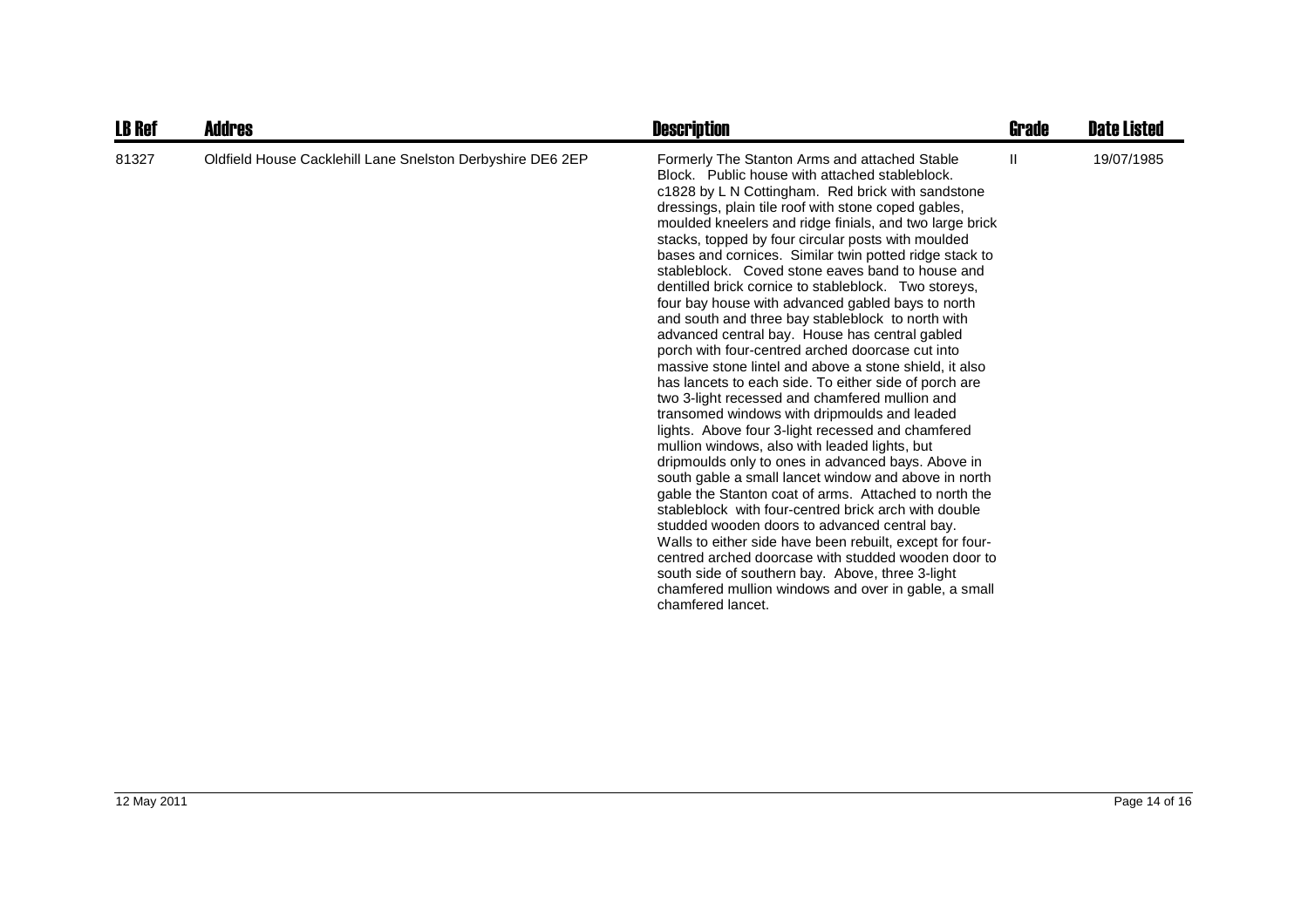| <b>LB Ref</b> | <b>Addres</b>                                                | <b>Description</b>                                                                                                                                                                                                                                                                                                                                                                                                                                                                                                                                                                                                                                                                                                                                                                                                                                                                                                                                                                                                                         | <b>Grade</b>  | <b>Date Listed</b> |
|---------------|--------------------------------------------------------------|--------------------------------------------------------------------------------------------------------------------------------------------------------------------------------------------------------------------------------------------------------------------------------------------------------------------------------------------------------------------------------------------------------------------------------------------------------------------------------------------------------------------------------------------------------------------------------------------------------------------------------------------------------------------------------------------------------------------------------------------------------------------------------------------------------------------------------------------------------------------------------------------------------------------------------------------------------------------------------------------------------------------------------------------|---------------|--------------------|
| 81328         | Brookfield House Cacklehill Lane Snelston Derbyshire DE6 2EP | Former Outbuildings to west of The Stanton Arms<br>Outbuildings. Early C19. Red brick with brick<br>dressings and plain tile roofs, with stone coped gables<br>and moulded kneelers to two storey building. L-range<br>of buildings with single storey cowshed to west<br>attached to north of higher barn. Attached to south<br>end of barn running at right angles to it is stable block<br>with loft above and smaller later stableblock attached<br>to east end. Cowshed has open side facing into the<br>yard, except for short wall with blocked four+centred<br>arched door to south end. The barn to south has two<br>four-centred arched doorcases with stable doors and<br>diamond pattern breathers between. Stableblock to<br>east has two similar doors, that to west with C20<br>window to its west side, and that to east with four-<br>centred arched window to its western side. Small<br>stables to east have two segment headed doorcases<br>with flanking segment headed windows.<br>Included for<br>group value only. | $\mathbf{II}$ | 19/07/1985         |
| 81329         | Ashbourne Lodge Snelston Derbyshire DE6 2EP                  | Lodge cottage. c1828 by L N Cottingham. Pebble<br>dashed stone with stone dressings and C20 concrete<br>tile roof with large rendered ridge stack, topped by<br>diamond set pots and inscribed to west side-of base 'H<br>& EH', Roof also has decorative pierced barge-<br>boards. Single storey and two bays. West elevation<br>has projecting open porch to centre with open pointed<br>timber arches to sides and four-centred arch to front<br>with carved head imposts, wooden gates below and<br>large gable finial over. To south a 2- light cavetto<br>moulded, flat headed window with pointed lights and<br>pierced spandrels. Similar 3-light window to south<br>gable wall with two shields under hoodmould above.<br>North gable wall has similar bay window. Listed for<br>Group Value.                                                                                                                                                                                                                                     | Ш             | 19/07/1985         |